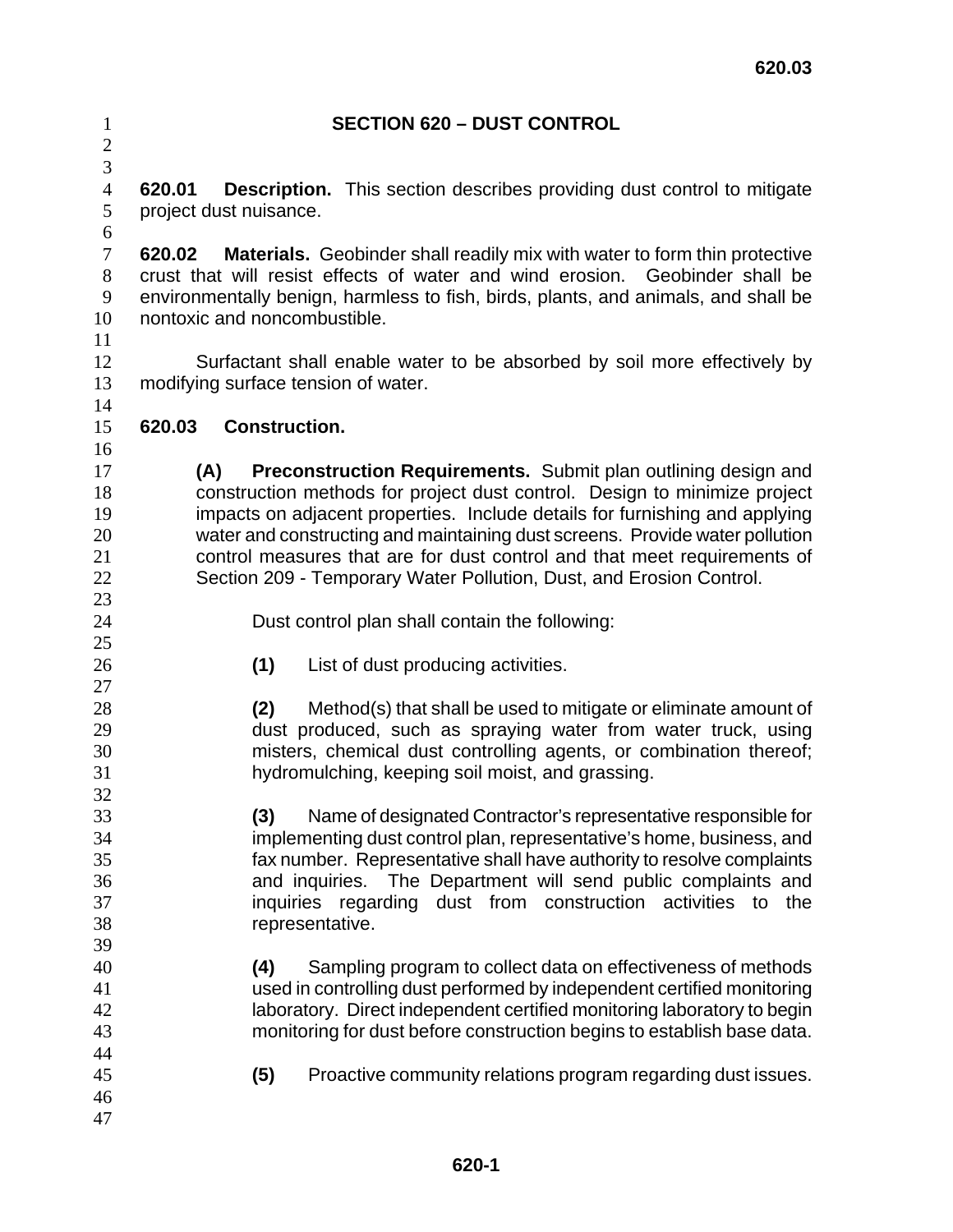## **620.04**

| 47       | (B)    | <b>Construction Requirements.</b>                                                                                                           |
|----------|--------|---------------------------------------------------------------------------------------------------------------------------------------------|
| 48       |        |                                                                                                                                             |
| 49       |        | Do not begin work on the project until complete submittals<br>(1)                                                                           |
| 50       |        | detailed in Subsection 620.03(A) - Preconstruction Requirements                                                                             |
| 51       |        | have been accepted by the Engineer.                                                                                                         |
| 52       |        |                                                                                                                                             |
| 53       |        | Conduct proactive community relations program regarding dust<br>(2)                                                                         |
| 54       |        | issues.                                                                                                                                     |
| 55       |        |                                                                                                                                             |
| 56       |        | Maintain dust screens until permanent ground cover has been<br>(3)                                                                          |
| 57       |        | Revise dust screen installations, as necessary, to<br>established.                                                                          |
| 58       |        | complete work and to meet environmental and climate changes.                                                                                |
| 59       |        |                                                                                                                                             |
| 60       |        | Apply water uniformly by pressure-type tank truck equipped<br>(4)                                                                           |
| 61       |        | with spray system and adequate control apparatus. Ensure uniform                                                                            |
| 62       |        | application of water. Use watering systems such as pipe, hose, and<br>spray apparatus, only if uniform application of water can be ensured. |
| 63<br>64 |        |                                                                                                                                             |
| 65       |        |                                                                                                                                             |
|          |        | Apply water as conditions require. Prevent water from wetting<br>(5)<br>vehicles, pedestrians, and existing pavements. Repair or compensate |
| 66<br>67 |        | for damages caused by watering.                                                                                                             |
| 68       |        |                                                                                                                                             |
| 69       |        | (6)<br>Geobinders with surfactants may be used to minimize water                                                                            |
| 70       |        | consumption.                                                                                                                                |
| 71       |        |                                                                                                                                             |
| 72       |        | Employ best management practices (BMP's) with regard to<br>(7)                                                                              |
| 73       |        | dust control water leaving project site. Washing down of debris or dirt                                                                     |
| 74       |        | into drainage or sewer systems, or State waters will not be allowed.                                                                        |
| 75       |        |                                                                                                                                             |
| 76       |        | Modify and resubmit plans and construction schedules to<br>(8)                                                                              |
| 77       |        | correct conditions that develop during construction.                                                                                        |
| 78       |        |                                                                                                                                             |
| 79       |        | Correct deficiencies in dust control methods based on<br>(9)                                                                                |
| 80       |        | recommendations by independent certified monitoring laboratory.                                                                             |
| 81       |        | Implement corrected methods to dust control plan within 24 hours.                                                                           |
| 82       |        |                                                                                                                                             |
| 83       |        | (10) Continue monitoring for dust until at least 60 days after final                                                                        |
| 84       |        | project acceptance.                                                                                                                         |
| 85       |        |                                                                                                                                             |
| 86       |        | Failure to lessen dust nuisance shall result in work suspension.<br>(11)                                                                    |
| 87       |        | The Engineer may elect to have work done by others and deduct the                                                                           |
| 88       |        | cost from payments due to the Contractor. The Engineer may elect to                                                                         |
| 89       |        | continue or to increase deduction of retainage from progress payment.                                                                       |
| 90       |        |                                                                                                                                             |
| 91       |        | Coordinate with and pay for fines imposed by the Department<br>(12)                                                                         |
| 92       |        | of Health.                                                                                                                                  |
| 93       |        |                                                                                                                                             |
| 94       | 620.04 | <b>Measurement.</b> The Engineer will not measure dust control for payment.                                                                 |